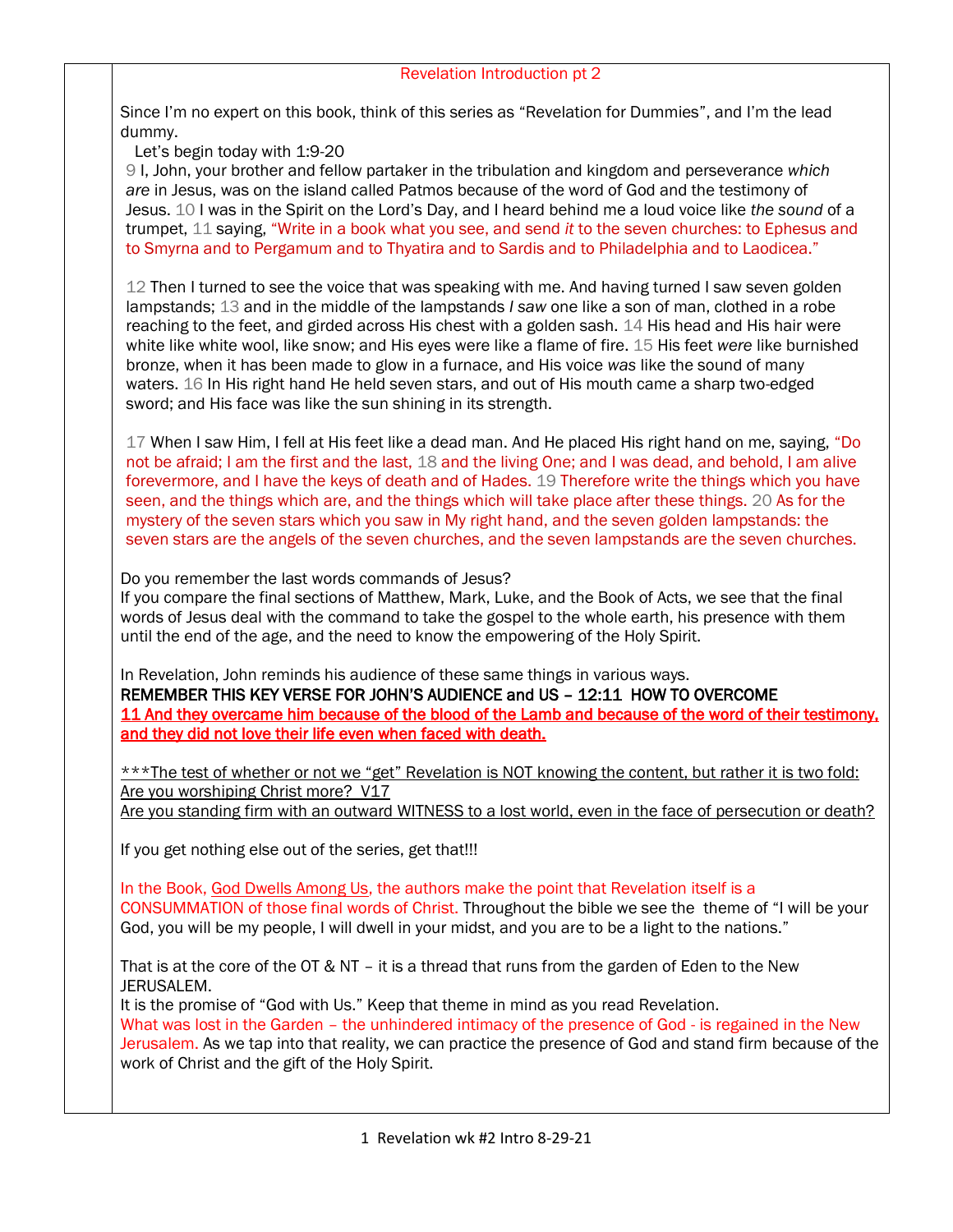Beale p.15 (GDAU). In military combat, a mission's objectives are defined by the commander's intent….As believer's, our commanders intent is seen by the picture of "mission accomplished" that is painted in Rev.21-22… This picture in Revelation 21–22 fulfills the mission given in Genesis 1–2, and the progress of this mission can be traced throughout the entire Bible. In Genesis 1–2, Eden is the dwelling place of God, and God commissions Adam and Eve to expand the boundaries of that dwelling place to fill the earth (Gen 1:28).

God's mission of being glorified in all the earth doesn't begin with the Great Commission of Matt 28. Mission is God's heartbeat from Gen 1 until the New Heaven and Earth become God's dwelling place of the Lord God Almighty in Revelation 21-22. (GDAU p. 16)

THAT'S WHERE THE STUDY OF REV WILL TAKE US. It's the end game. Begin with the end in mind.

Because of the genres or style of the book, there are numerous interpretations. People of sound theology who love the Word and the Lord can and do disagree on certain aspects of this book. During this series you are going to hear terms that may or may not be familiar. I'm not trying to impress you or confuse you.

One of the key issues is understanding how the various visions relate to one another. There are two main views: (Beale and Campbell – Revelation Commentary)

*1. Chronologically Linear Futurist Perspective.* The futurist position generally holds that the order of the visions, from 4:1 to 22:5, represents the chronological order in which the events described in the visions are to unfold. The seals are preparatory events preceding the trumpets and the bowls. The trumpets, visions (the "signs" in 12:1–14:20), and bowls are seen as the contents of the seventh seal, in that the seventh seal is said to have no content of its own. As you might expect, there are variations of this view Nevertheless, generally the futurist view sees the events of history unfolding in a chronological order corresponding closely, or at least roughly, to the visions as listed.

With that in mind, this view would say that the main events of the visions have not yet happened.

*2 The Recapitulation Perspective.* This position holds that the various series of judgments are parallel descriptions of the same events. The pattern is identical within each series. Toward the end of each series, there is an intensified description of judgment followed by a depiction of salvation (6:12-17 and 7:9-17; 11:18a and 11:18b; 14:14-20 and 15:2-4; 16:17–18:24 and 19:1-10; 20:7-15 and 21:1–22:5).

KEY WORD IS RECAPITULATION – "can you say that?" "An act or instance of summarizing and restating the main points of something." (shall I say it again?)

## Format – see Michael GORMAN – P. 67-68

The narrative of the main section of Revelation is not strictly chronological. Instead of a straight linear progression, the structure of Revelation presents a movement that is spiral. Earlier events are presented in different forms and use different images. This is not to negate the claim that Revelation has a plot. Rather, we must recognize that the plot unfolds like a symphony, with variations on the main theme as the piece moves toward its goal. This non-linear movement means that an outline of the book is more like a spiral, a series of connected circles that moves forward.

Ex G.K. Beale p. 33 One example of recapitulation…

The earthquake of 6:12-17(sixth seal) is like that of 16:17-21(seventh bowl). With that is a parallel with 20:11 which describes how the earth and heaven flee because of the presence of the One who sits on the throne. Thus, we see that 6:12-17 is a preview of 20:11. It is the same theme told from a different angle. The visions related to the seven seals come before the visions of the seven trumpets and seven bowls, yet here, the sixth seal is already giving us what we'll see later in the seventh bowl. IT IS RECAPITULATION.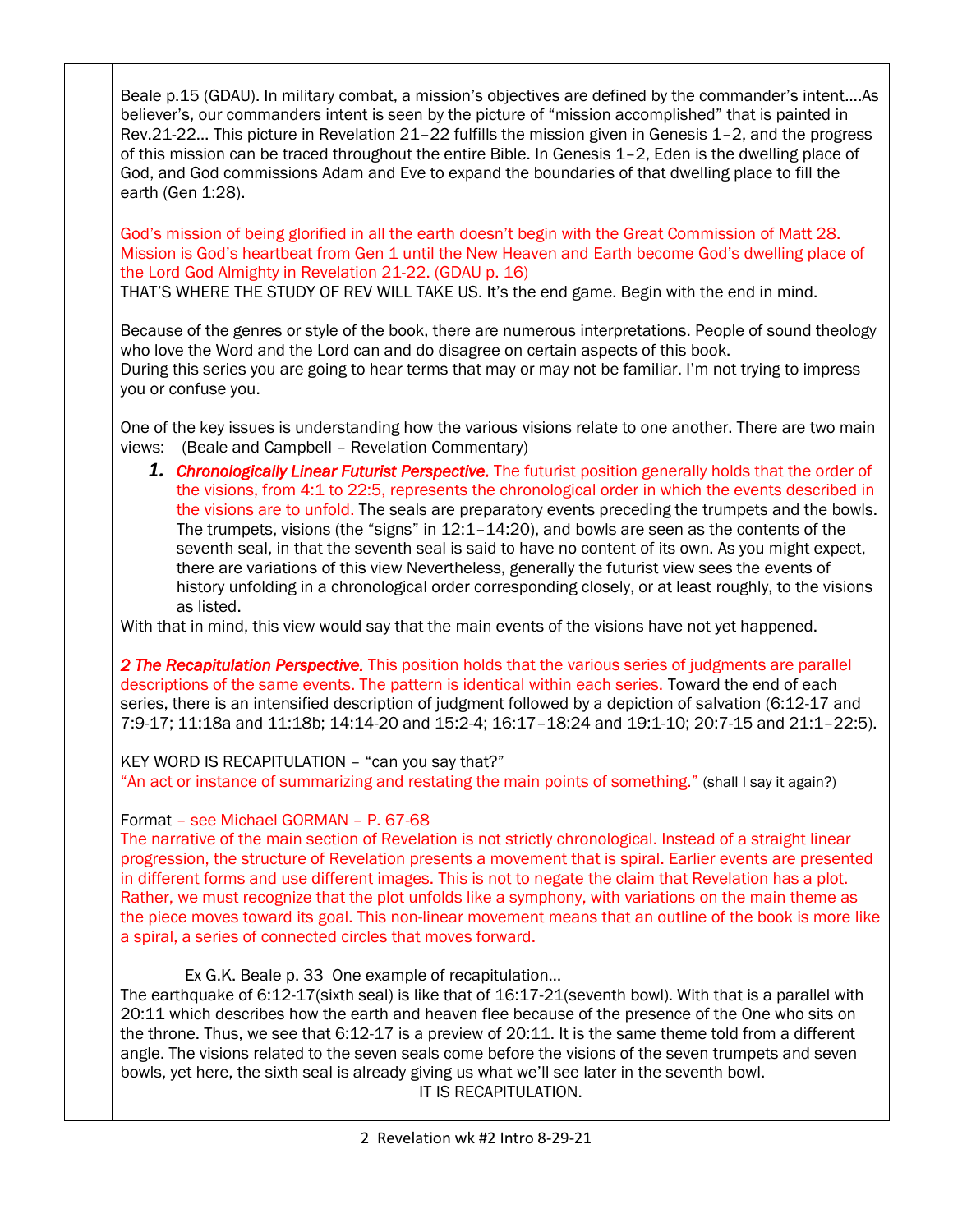I am a recapitulationist and will be teaching from that perspective.

You will find many ways in which scholars handle the structure of Revelation. I'm going to give you my synthesis that has helped me. IT IS NOT CRUCIAL in understanding the purpose of the book, but it is simply an aid to grasping the unity in the design. There are many ways to breakdown the structure, and we don't have to obsess about a tidy format, but there are some clear divisions that are repeated in the book.

There is a Series of Seven cycles with Messages or Visions (they retell the same time frame). The seven series run parallel as each covers the SAME period between the first and second coming of Christ.

The Book of Revelation consists of five groups of mainly apocalyptic visions, preceded by a group of letters and followed by a climactic vision of the consummated kingdom. Austin Farrer suggests that the structure is sabbatical That is, there are six groups of seven followed by a final sabbath. Theologically, this is appealing because the New Jerusalem of Revelation 21-22 corresponds with the "sabbath rest of the people of God" (Hebrews 4:9-11). Gorman p. 55 (This is no hill to die on, but it does present an interesting approach to the format.

- ❖ Prologue –Announcement of the unveiling and blessing to those who hear, read, and heed.
- ❖ Christ among the SEVEN churches / lampstands ch 1-3

Letters to Churches chs. 2–3

- ❖ Vision of Heaven and Seven Seals on a Scroll ch 4-8:1 5:1–8:1 Six seals opened (6:1-17)
- $\triangleright$  White horse conquer
- $\triangleright$  Red horse war
- $\triangleright$  Black horse famine
- $\triangleright$  Pale green horse death and chaos / Hades
- $\triangleright$  Martyrs the reason for the Lamb is inflicting judgment
- ➢ Terror

followed by interlude – Chap 7

➢ 7TH SEAL

# ❖ Seven Trumpets 8:2–11:19

6 Trumpets followed by Interlude, then 7th trumpet

- $\geq 1$  hail and fire 1/3 of earth burned
- $\geq 2$  a great mountain thrown into sea 1/3 of creatures died
- $\geq$  3 a great star-Wormwood fell like torch to pollute 1/3 of waters
- $\geq 4$  1/3 of stars, sun and moon darkened
- $\geq 5$  (9:1) star fell and got key to bottomless pit smoke and locusts King Abaddon / Apollyon

➢ 6 9:13 Release four angels in corners of the earth – kill 1/3 of people. The rest DID NOT repent

INTERLUDE between 6th and 7th Trumpets

Chat 10 – Little Book

Chat 11:1-14 Two Witnesses

 $\geq$  7<sup>th</sup> Trumpet 11:15 before the presence of God.

# ❖ Seven Histories – ch 12-14

Grouped 1-6, then 7 is separated by an interlude.

- $\triangleright$  The woman.
- $\triangleright$  the dragon,
- $\triangleright$  the beast from the sea,
- the beast from the earth,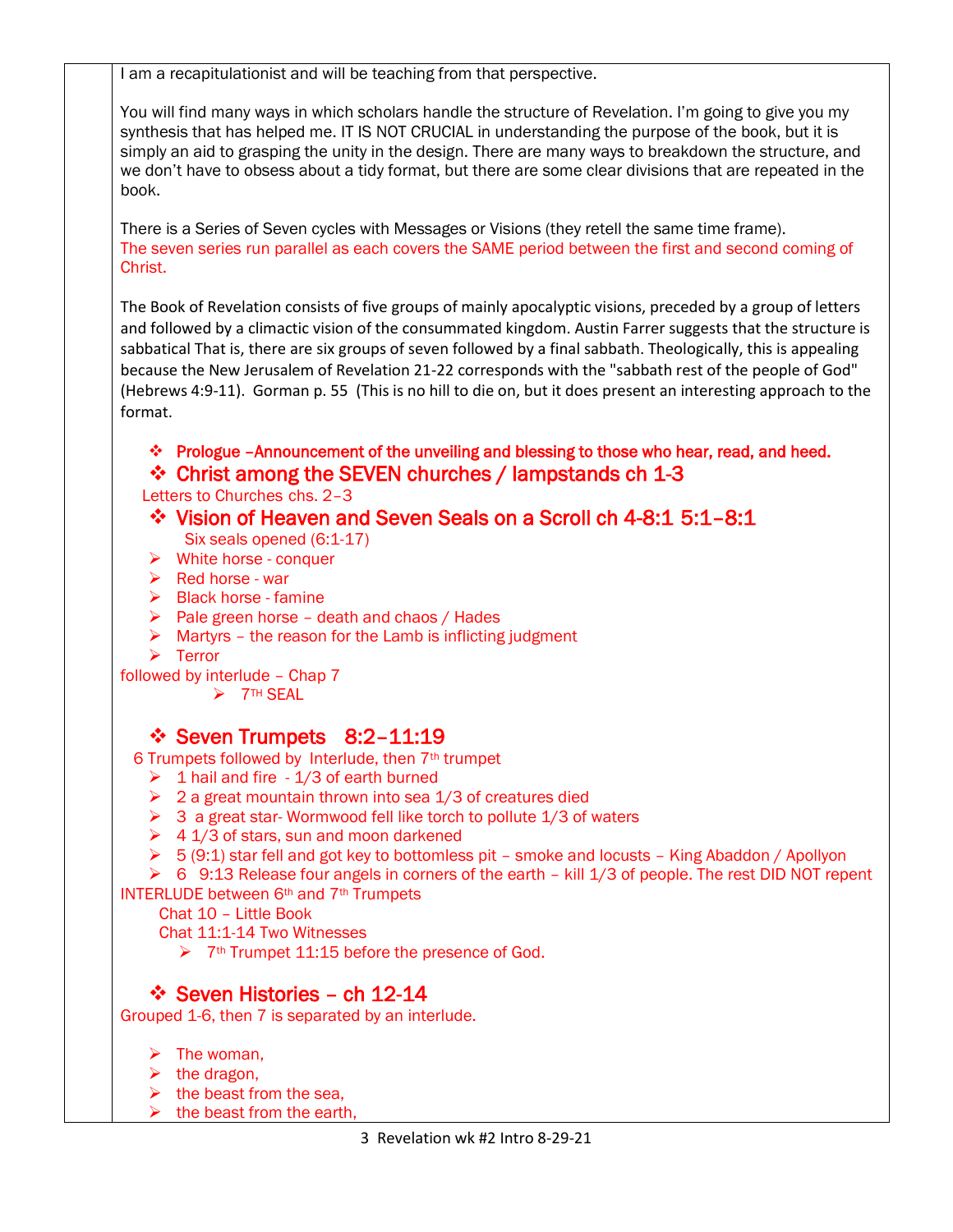- the 144,000 believers.
- $\triangleright$  the angelic messengers,
- the Son of Man.

#### WE SEE FIVE enemies of the church: 12-14

- ➢ The dragon- Satan
- $\triangleright$  The beast out of the sea anti-Christian persecution (Rome and others to follow)
- ➢ The beast of the earth (false prophet) antichristian religious teaching (Emperor worship, pagan religion, Moralistic Therapeutic Deism, etc)EX: Harvard atheist elected president of Chaplains
- ➢ The great harlot, Babylon- antichristian seduction (Rome, then others)
- $\triangleright$  The men that have the 'mark of the beast'- those who give themselves to the spirit of the age in their time.

## ❖ Seven Bowls of Wrath chs. 15–16

6 Bowls, interlude, then 7th

- $\triangleright$  First bowl poured out on the earth- malignant sores
- $\triangleright$  Second bowl poured out on the sea became like blood
- $\triangleright$  Third bowl poured out on the rivers and springs of water became like blood
- $\triangleright$  Fourth bowl poured out upon the sun to scorch men with fire
- $\triangleright$  Fifth bowl poured out on the throne of the beast his kingdom became darkened
- $\triangleright$  Sixth bowl poured out on the great river and it dried up
- ➢ INTERLUDE
- $\triangleright$  Seventh bowl poured out upon the air- a great voice, "It is done."

#### Fall of Babylon – The Punishment of the Great Prostitute chs 17-19

# ❖ Seven Various Visions 19-20

#### The Great "Sabbath" Consummation 21-22 The New Heaven and New Earth

In Revelation we see the scope of the presence of Christ with His people, His Bride: This final picture of the whole earth filled with God's presence fulfills God's original intention from the sanctuary of Eden. (GDAU p. 16) When sin disrupted the fellowship of mankind with God, we see God's faithfulness by establishing the tabernacle and temple as the focal point of His presence. The true

All of this is consummated in the New Jerusalem where The Lord God the Almighty and the Lamb are its temple (21:22) and where we circle back to the Tree of life, last seen in the Garden of Eden (Gen 3).

temple arrived in the flesh in the person of Christ, who makes His people a living temple by His Spirit.

22:1 Then he showed me a river of the water of life, clear as crystal, coming from the throne of God and of the Lamb, 2 in the middle of its street. On either side of the river was the tree of life, bearing twelve *kinds of* fruit, yielding its fruit every month; and the leaves of the tree were for the healing of the nations. 3 There will no longer be any curse; and the throne of God and of the Lamb will be in it, and His bond-servants will serve Him; 4 they will see His face, and His name *will be* on their foreheads.

This is the compelling vision that has sustained God's people for thousands of years.

I pray it compels us as well. AMEN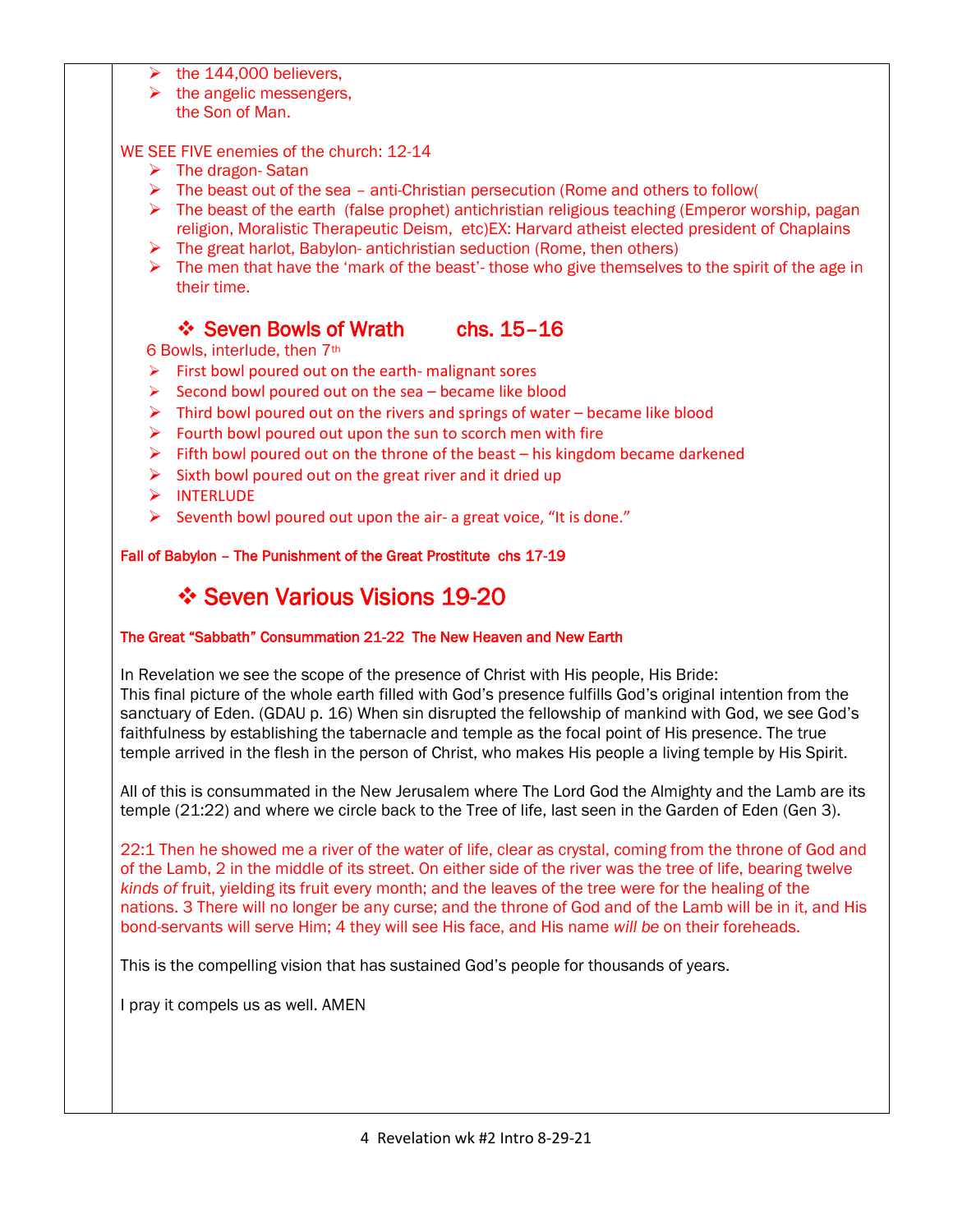SOOURCES CITED: GK BEALE and Mitchell Kim – God DWELLS AMONG US GK BEALE and David Campbell – Revelation Commentary Michael Gorman – Reading Revelation Responsibly Graeme Goldsworthy – The Gospel in Revelation Austin Farrer – A Rebirth of Images